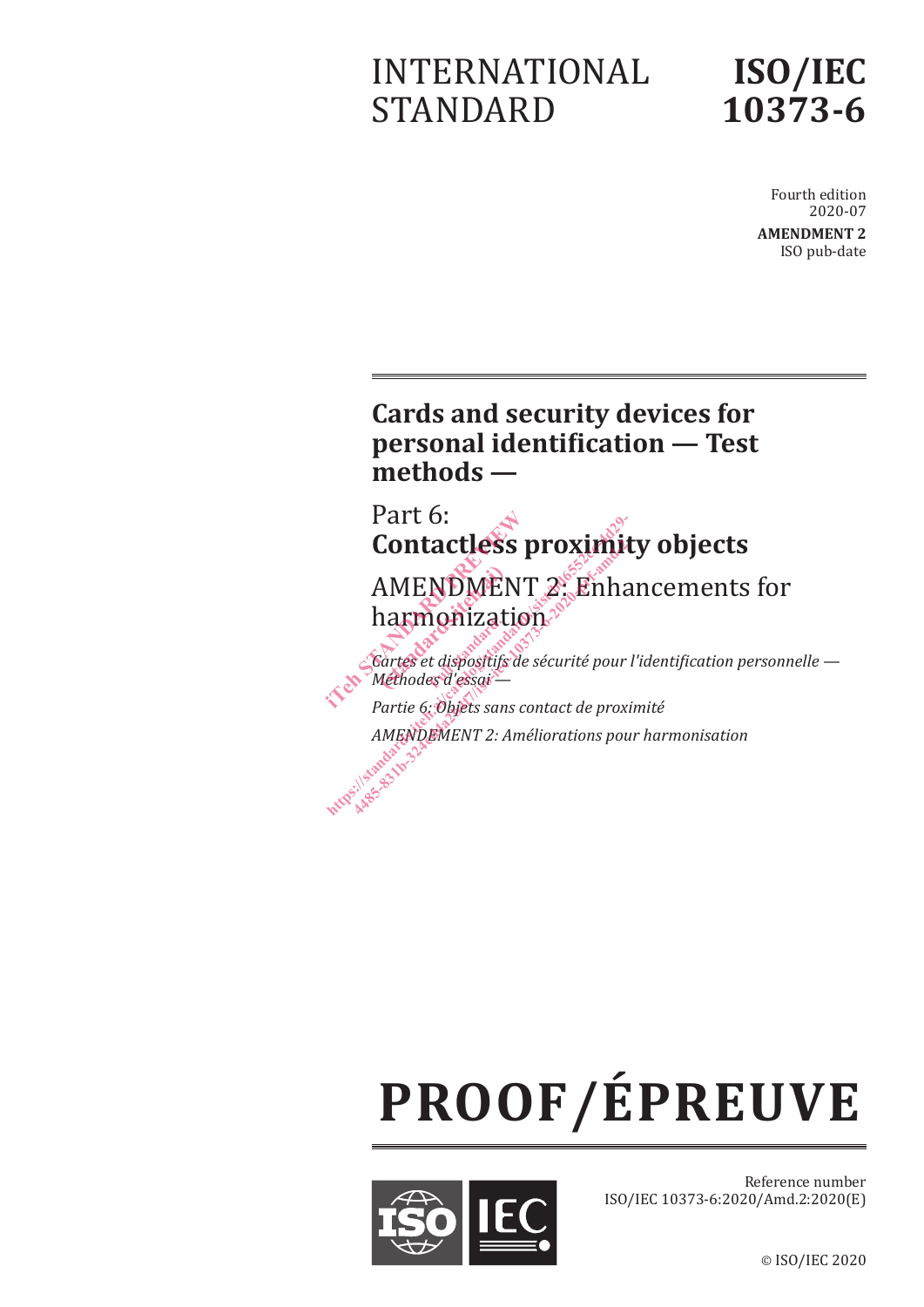



#### © ISO/IEC 2020

All rights reserved. Unless otherwise specified, or required in the context of its implementation, no part of this publication may be reproduced or utilized otherwise in any form or by any means, electronic or mechanical, including photocopying, or posting on the internet or an intranet, without prior written permission. Permission can be requested from either ISO at the address below or ISO's member body in the country of the requester.

ISO copyright office CP 401 • Ch. de Blandonnet 8 CH-1214 Vernier, Geneva Phone: +41 22 749 01 11 Email: copyright@iso.org Website: www.iso.org Published in Switzerland

**PROOF/ÉPREUVE**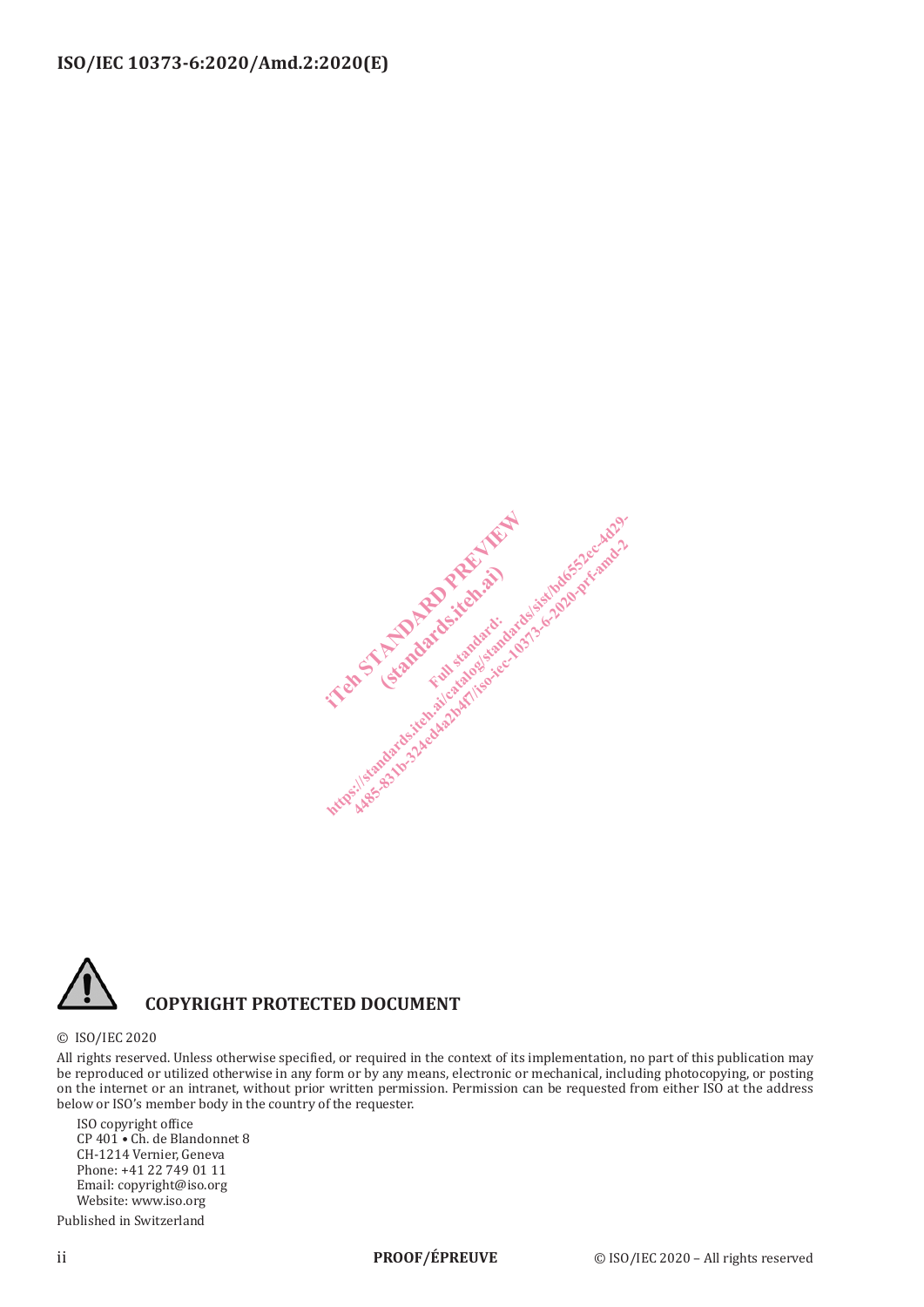### **Foreword**

ISO (the International Organization for Standardization) and IEC (the International Electrotechnical Commission) form the specialized system for worldwide standardization. National bodies that are members of ISO or IEC participate in the development of International Standards through technical committees established by the respective organization to deal with particular fields of technical activity. ISO and IEC technical committees collaborate in fields of mutual interest. Other international organizations, governmental and non-governmental, in liaison with ISO and IEC, also take part in the work.

The procedures used to develop this document and those intended for its further maintenance are described in the ISO/IEC Directives, Part 1. In particular, the different approval criteria needed for the different types of document should be noted. This document was drafted in accordance with the editorial rules of the ISO/IEC Directives, Part 2 (see www.iso.org/directives).

Attention is drawn to the possibility that some of the elements of this document may be the subject of patent rights. ISO and IEC shall not be held responsible for identifying any or all such patent rights. Details of any patent rights identified during the development of the document will be in the Introduction and/or on the ISO list of patent declarations received (see www.iso.org/patents) or the IEC list of patent declarations received (see http://patents.iec.ch).

Any trade name used in this document is information given for the convenience of users and does not constitute an endorsement. constitute an endorsement.

For an explanation of the voluntary nature of standards, the meaning of ISO specific terms and expressions related to conformity assessment, as well as information about ISO's adherence to the World Trade Organization (WTO) principles in the Technical Barriers to Trade (TBT) see www.iso.org/ iso/foreword.html. World Trade Organization (WTO) principles arthe Technical Barriers to Trade (TBT) see <u>www.iso.org/</u><br>
iso/foreword.html.<br>
This document was prepared by Joint Technical Committee ISO/IEC JTC 1, *Information technology*, document is information given<br>voluntary nature of standards,<br>rmity assessment as well as i<br>(TO) principles to the Technical<br>d by Joint Technical Committed<br>assessment as committed by Joint Technical Committed (v) nature of standards.<br>
signification as well inciples to the Tech document is information given for the conduitary nature of standards. the mean rmity assessment as well as information (TO) principles tirthe Technical Gommittee ISO/IEC document Technical Committee ISO/IEC document device

Subcommittee SC 17, *Cards and security devices for personal identification*.

A list of all parts in the ISO 10373 series can be found on the ISO website.

Any feedback or questions on this document should be directed to the user's national standards body. A complete listing of these bodies can be found at www.iso.org/members.html.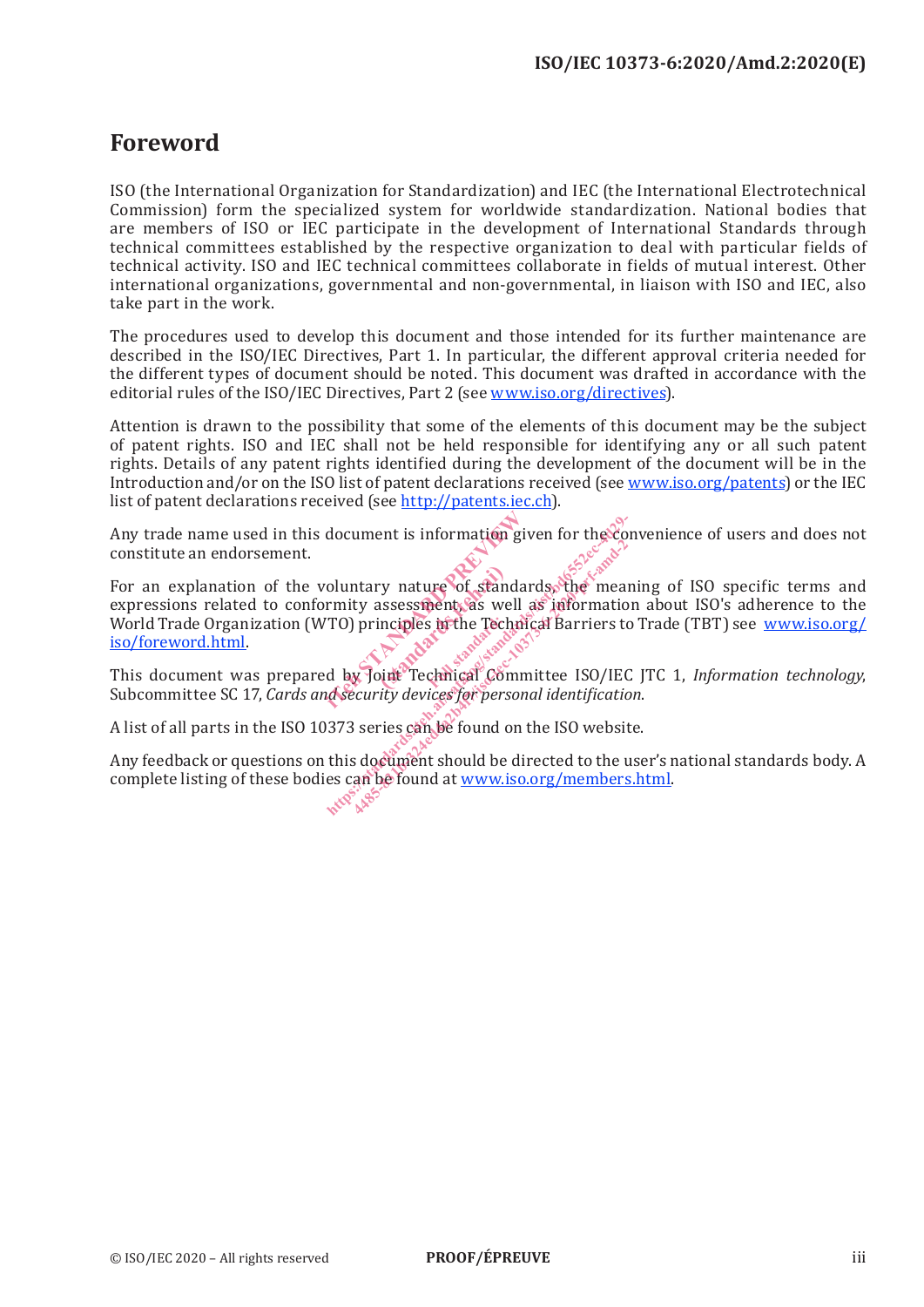It also family started the started in the started in the started in the started in the started in the started in the started in the started in the started in the started in the started in the started in the started in the Elandards.iteh.ai ht ps:/ standards.iteh.ai/catalog/standards/sist/bd6552ec-4d29- [4485-831b-324ed4a2b4f7/iso-iec-10373-6-2020-prf-amd-2](�g�Q�K��=ȧ��G��A=.��M�Q��C`���
ɤ��ً�)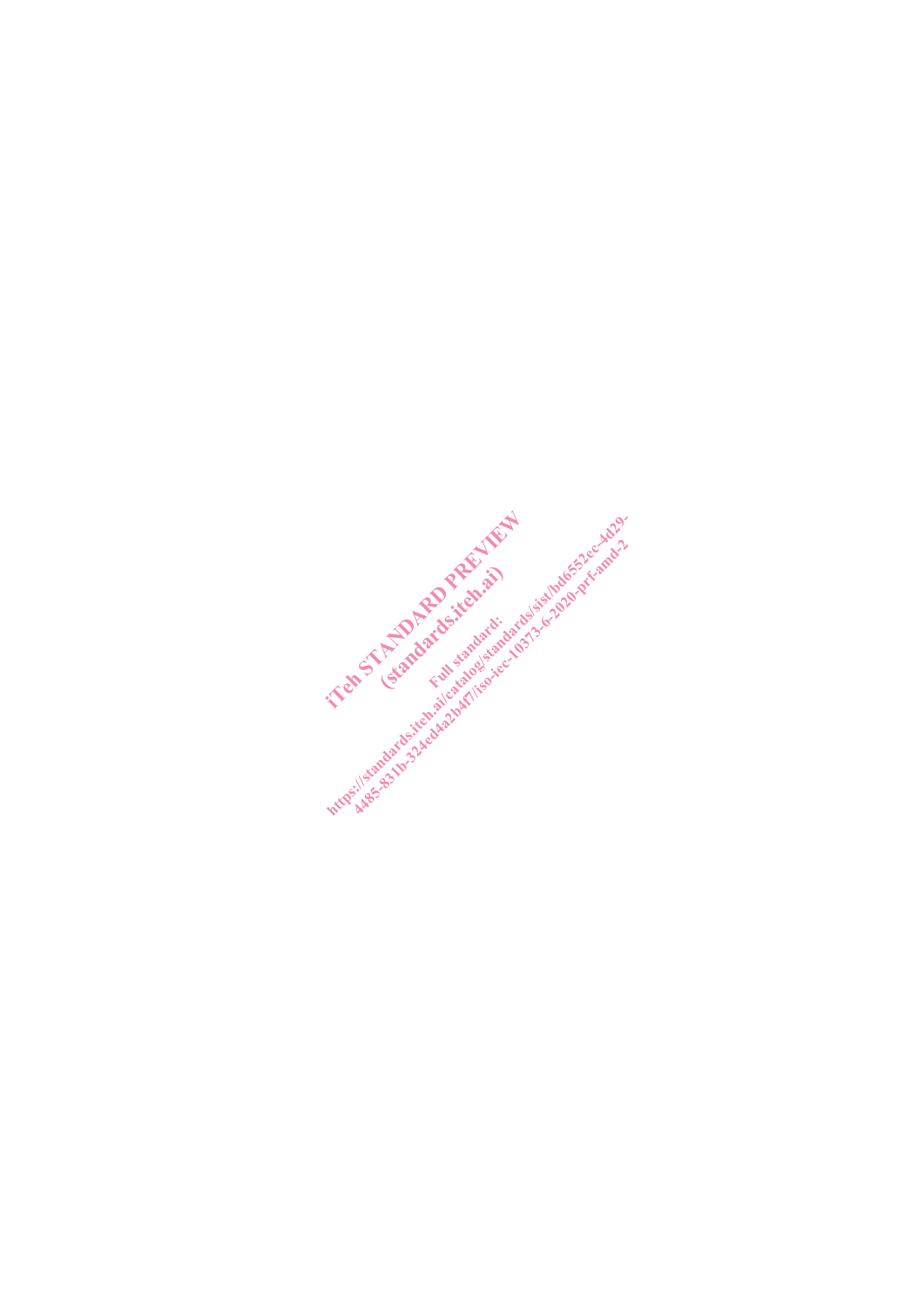## **Cards and security devices for personal identification — Test methods —**

## Part 6: **Contactless proximity objects**

## AMENDMENT 2: Enhancements for harmonization

#### *4.7, Table 3*

Add the following row at the end of the table:

| Parameter                                   |                                 | Description        | Unit |
|---------------------------------------------|---------------------------------|--------------------|------|
| Type A collision<br>resolution<br>supported | Collision resolution for Type A |                    |      |
| $\mathbf{H}$<br>H.2.3.4, Table H.8          | Stano<br><b>CONSTA</b>          |                    |      |
| Replace the table with the following:       | dat ostkehalling                |                    |      |
| $\mathbf{H}$                                |                                 |                    |      |
|                                             | Explanation                     | <b>Test result</b> |      |

#### *H.2.3.4, Table H.8*

| <b>Explanation</b>                         | <b>Test result</b> |
|--------------------------------------------|--------------------|
| Only when the PCD:                         | <b>PASS</b>        |
| starts the bit frame anticollision loop or |                    |
| resets the operating field                 |                    |
| Any other case                             | FAIL               |

"

#### *H.2.4.1*

Add the following sentence at the end of the paragraph:

"Procedure 4 defined in H.2.4.3.4 is only applicable to PCDs supporting Type A collision resolution; and Procedure 5 defined in H.2.4.3.5 is only applicable to PCDs not supporting Type A collision resolution (see Table 3)."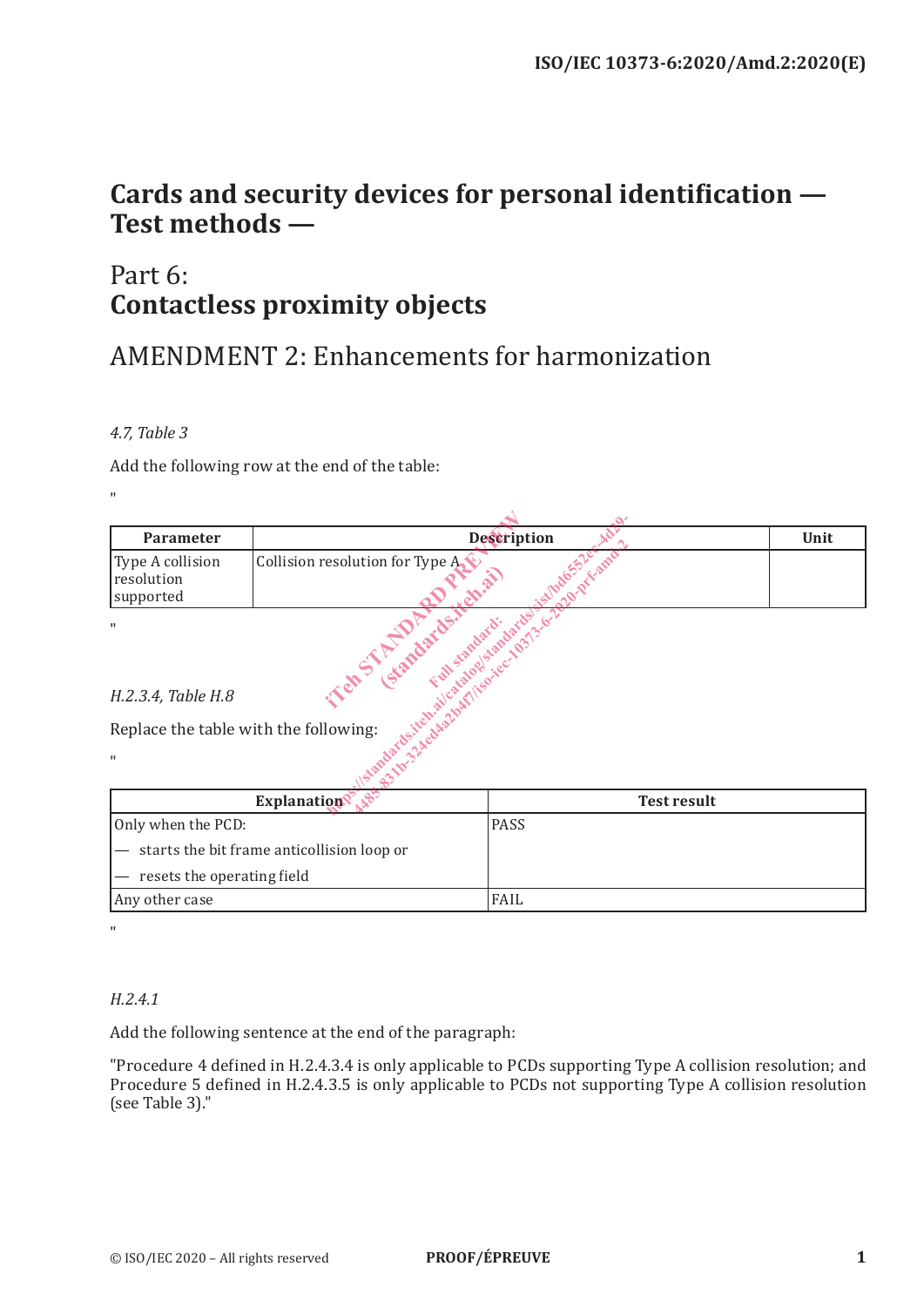#### ISO/IEC 10373-6:2020/Amd.2:2020(E)

#### $H.2.4.3.5$

Add the following paragraph at the beginning of the subclause:

"This procedure is only applicable to PCDs supporting Type A collision resolution (see Table 3)."

#### $H.2.4.3.6$

Add the following new subclause after H.2.4.3.5:

 $\overline{u}$ 

#### H.2.4.3.6 Procedure 5 (Detection of full bitwise anticollision loop for PICC)

This procedure is only applicable to PCDs not supporting Type A collision resolution (see Table 3).

Use the following sequence:

- a) The UT performs the activation procedure according to H.1.8.1.
- b) The LT waits until the PCD sends a valid REQA/WUPA command frame
- c) The LT answers with ATQA indicating bit frame anticollision and UID size: single (bits b8 and b7 equal (00)b). icating bit frame anticollision a
- d) The PCD shall send ANTICOLLISION command: '93 20'.
- e) The LT answers by a stream of 40 bits by emulating a collision on every bit, including parity bits.<br>
f) The PCD shall reset the operating field  $\sum_{n} \alpha_n \delta_n^{\alpha}$  and  $\gamma_n$  and  $\gamma_n$  and  $\gamma_n$  and  $\gamma_n$  and  $\gamma_n$  and  $\$ mmand: 93 2013
- f) The PCD shall reset the operating field.

#### **Table H.13 — Scenario H.5: Detection of full bitwise anticollision loop for PICC (Procedure 5)**

| The LT answers with ATQA indicating bit frame anticollision and UID size: single (bits b8 and b7<br>$\mathcal{C}$<br>equal $(00)b$ ). |                                                                                                                                                        |                                               |               |                              |
|---------------------------------------------------------------------------------------------------------------------------------------|--------------------------------------------------------------------------------------------------------------------------------------------------------|-----------------------------------------------|---------------|------------------------------|
| d)                                                                                                                                    |                                                                                                                                                        | The PCD shall send ANTICOLLISION command: '93 |               |                              |
| e)                                                                                                                                    | The LT answers by a stream of 40 bits by emulating a colliston on every bit, including parity bits.                                                    |                                               |               |                              |
| f                                                                                                                                     | The PCD shall reset the operating fields                                                                                                               |                                               |               |                              |
|                                                                                                                                       | Table H.13 gives part of the procedure as a scenario<br>Table H.13 – Scenario H.5: Detection of full bitwise anticollision loop for PICC (Procedure 5) |                                               |               |                              |
|                                                                                                                                       |                                                                                                                                                        |                                               |               |                              |
|                                                                                                                                       | <b>Test</b>                                                                                                                                            | <b>PCD</b>                                    |               | <b>LT</b>                    |
|                                                                                                                                       |                                                                                                                                                        | REQA/WUPA                                     | $\rightarrow$ |                              |
|                                                                                                                                       | REQA/WUPA                                                                                                                                              |                                               | $\leftarrow$  | ATQA (single size UID)       |
|                                                                                                                                       | ANTICOLLISION                                                                                                                                          | ANTICOLLISION command<br>('93 20')            | $\rightarrow$ |                              |
|                                                                                                                                       |                                                                                                                                                        |                                               | $\leftarrow$  | 40 bits full collision frame |

"

#### *H.2.4.4, Table H.13*

Replace the table with the following:

"

| Explanation                                                                         | Test result |
|-------------------------------------------------------------------------------------|-------------|
| Only when the PCD's behavior matches each<br>applicable procedure expected scenario | <b>PASS</b> |
| Any other case                                                                      | FAIL        |

"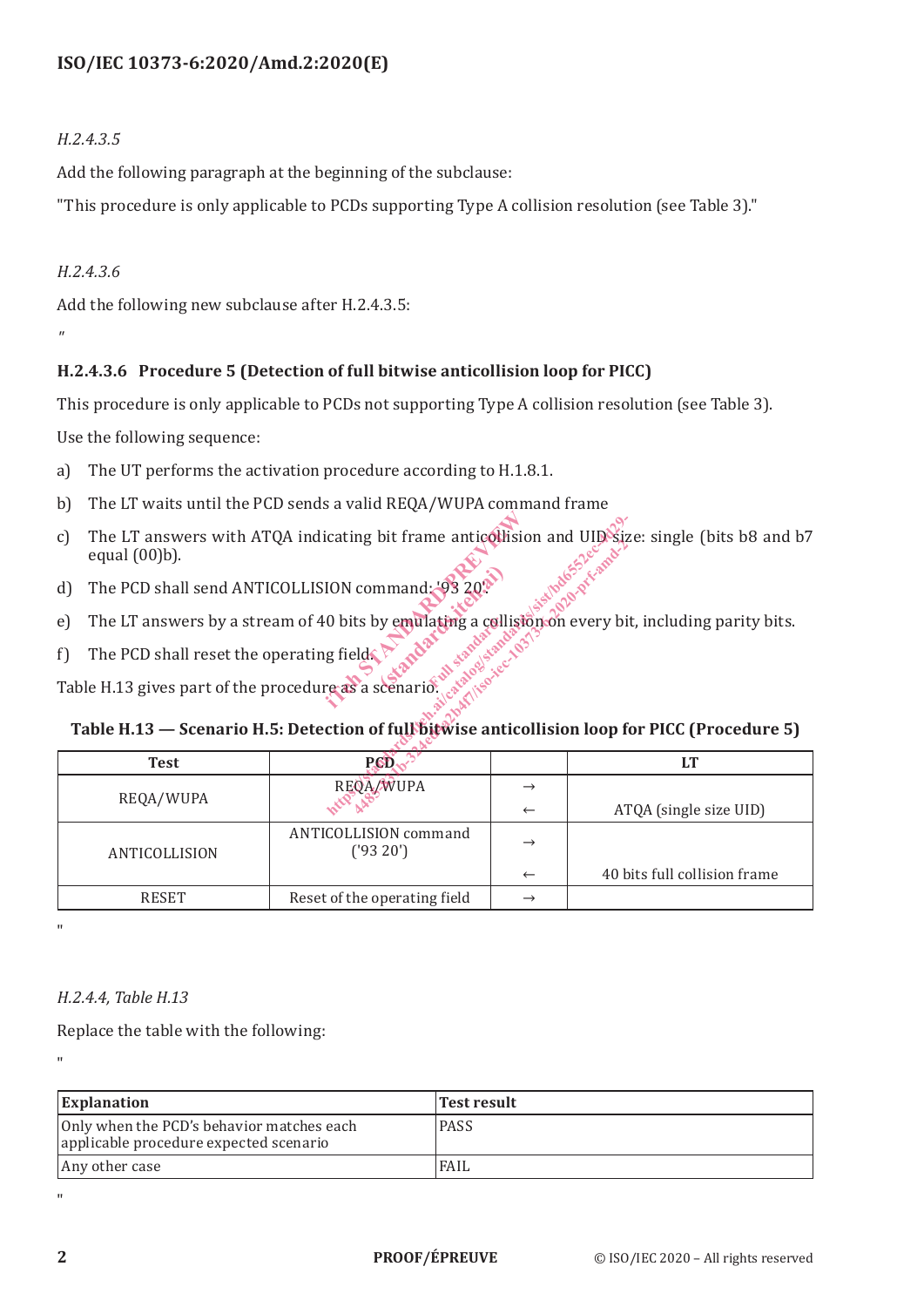#### *H.2.5.3.2*

Delete the subclause "H.2.5.3.2 Procedure 1" and renumber the subsequent subclauses.

#### *H.2.10.3*

Replace step g) with the following:

"g) The PCD either shall send  $R(NAK)_0$  or shall send an S(DESELECT) request or shall reset the operating field."

#### *H.2.10.3, Table H.24*

Replace the last row with the following:

"

| <b>PCD</b>                            | <b>LT</b>                                                                                  |
|---------------------------------------|--------------------------------------------------------------------------------------------|
| $R(NAK)_0$ ('BA' CID CRC or 'B2' CRC) |                                                                                            |
| or                                    |                                                                                            |
| S(DESELECT)                           |                                                                                            |
| or                                    |                                                                                            |
| reset of the operating field          |                                                                                            |
| $\mathcal{U}$                         |                                                                                            |
| H.3.3.3.2                             |                                                                                            |
| Replace step I) with the following:   |                                                                                            |
| operating field."                     | "I) The PCD either shall send an SUESELECT) request without NAD and CID or shall reset the |

"l) The PCD either shall send an S(DESELECT) request without NAD and CID or shall reset the operating field." operating field."

#### *H.3.3.3.2, Table 28*

Replace the last row with the following:

"

| <b>PCD</b>                              |               |      |
|-----------------------------------------|---------------|------|
| Optional $R(NAK)_0$ without NAD and CID | $\rightarrow$ |      |
|                                         | $\leftarrow$  | Mute |
| S(DESELECT) request without NAD and CID |               |      |
| or                                      | $\rightarrow$ |      |
| reset of the operating field            |               |      |

"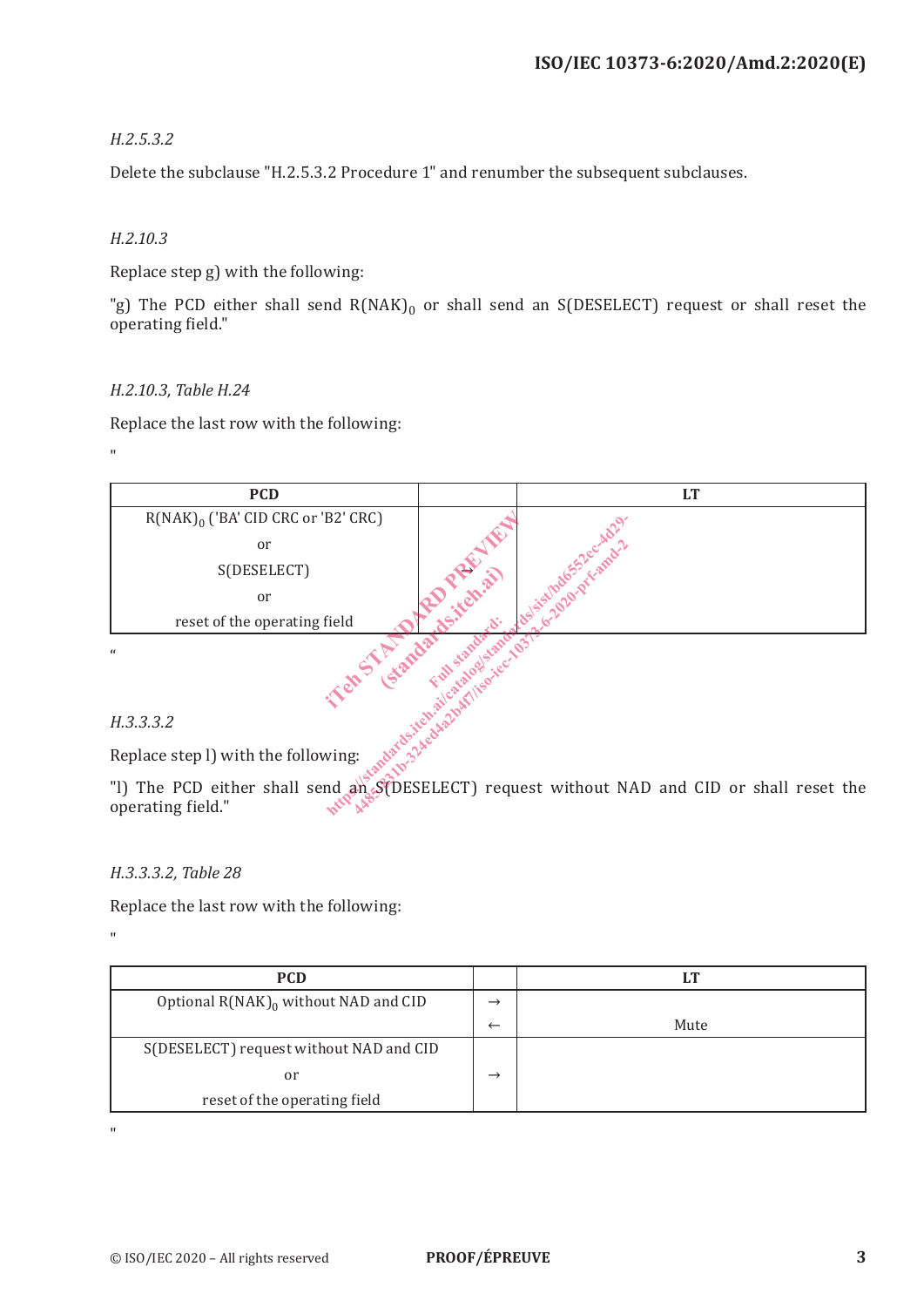#### **ISO/IEC 10373-6:2020/Amd.2:2020(E)**

#### *H.3.3.3.3*

Replace step k) at the end with the following:

"k) The PCD either shall send an S(DESELECT) request with CID value equals to '0X' and without NAD or shall reset the operating field."

#### *H.3.3.3.3, Table H.29*

Replace the last row with the following:

"

| <b>PCD</b>                                                                                                                           |               | <b>LT</b>                                                                                                                                                                                                                                |
|--------------------------------------------------------------------------------------------------------------------------------------|---------------|------------------------------------------------------------------------------------------------------------------------------------------------------------------------------------------------------------------------------------------|
| Optional $R(NAK)_0$ with CID value equals '0X'<br>and without NAD                                                                    | $\rightarrow$ |                                                                                                                                                                                                                                          |
|                                                                                                                                      | $\leftarrow$  | Mute                                                                                                                                                                                                                                     |
| S(DESELECT) request with CID value equals<br>'0X' and without NAD                                                                    |               |                                                                                                                                                                                                                                          |
| or                                                                                                                                   | $\rightarrow$ |                                                                                                                                                                                                                                          |
| reset of the operating field                                                                                                         |               |                                                                                                                                                                                                                                          |
| $\blacksquare$<br>H.4.4.3.3                                                                                                          |               | TAK) <sub>0</sub> or shall seem. We have the third of the state of the state of the state of the state of the state of the state of the state of the state of the state of the state of the state of the state of the state of the state |
|                                                                                                                                      |               |                                                                                                                                                                                                                                          |
| Replace step f) with the following:                                                                                                  |               |                                                                                                                                                                                                                                          |
| "f) The PCD either shall send a $R(NAK)_0$ or shall send an S(DESELECT) request or shall reset the<br>shan shan<br>operating field." |               |                                                                                                                                                                                                                                          |
| H.4.4.3.3, Table H.42                                                                                                                |               |                                                                                                                                                                                                                                          |

"

#### *H.4.4.3.3*

"f) The PCD either shall send a R(NAK)<sub>0</sub> or shall send an S(DESELECT) request or shall reset the operating field."<br>By the send and send an S(DESELECT) request or shall reset the operating field." operating field."

#### *H.4.4.3.3, Table H.42*

Replace the last row with the following:

**PCD LT**  $R(NAK)<sub>0</sub>$  ('BA' CID CRC or 'B2' CRC) or S(DESELECT) or reset of the operating field  $\rightarrow$ 

"

"